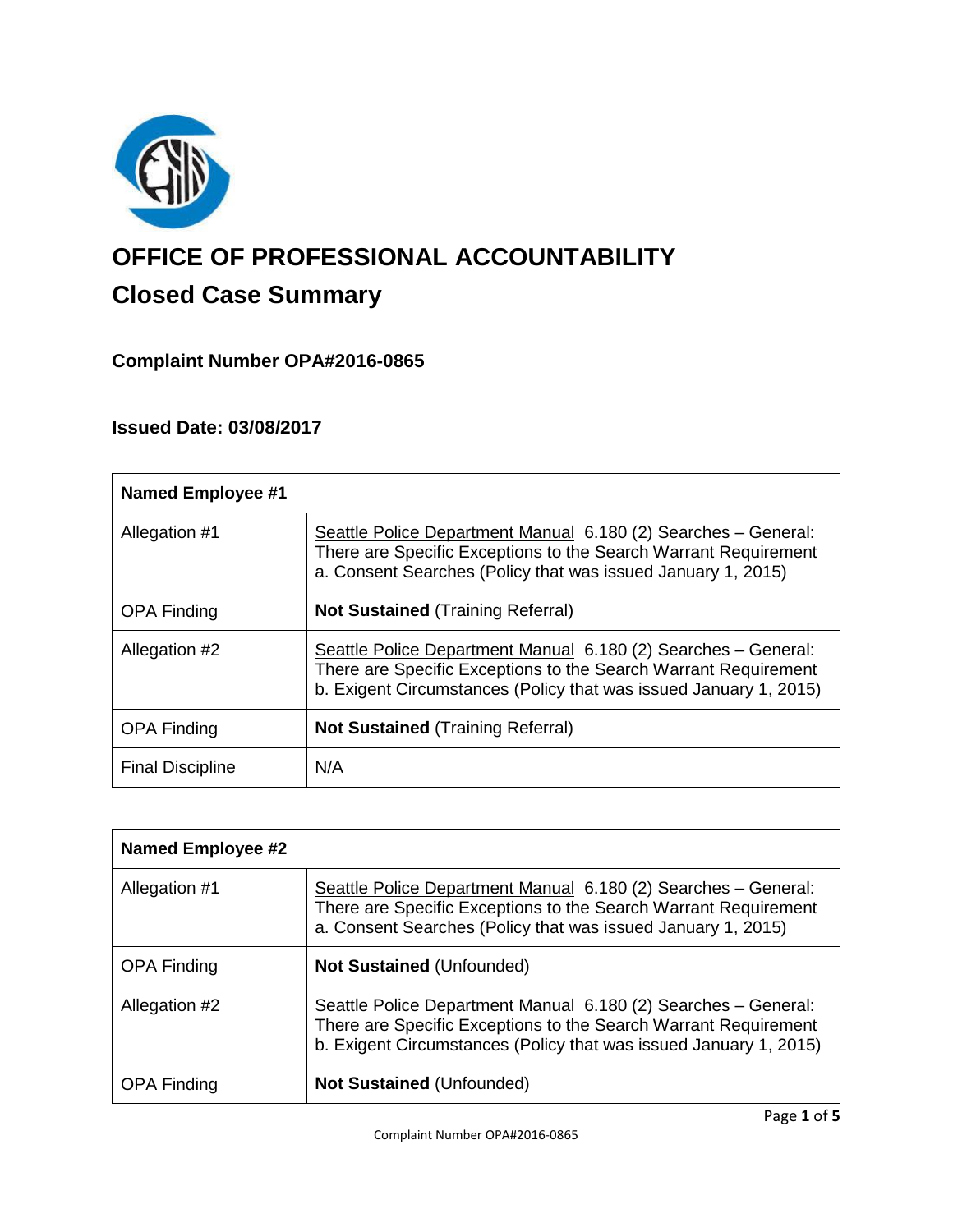| <b>Final Discipline</b> | N/A |
|-------------------------|-----|
|-------------------------|-----|

| Named Employee #3       |                                                                                                                                                                                                        |
|-------------------------|--------------------------------------------------------------------------------------------------------------------------------------------------------------------------------------------------------|
| Allegation #1           | Seattle Police Department Manual 6.180 (2) Searches - General:<br>There are Specific Exceptions to the Search Warrant Requirement<br>a. Consent Searches (Policy that was issued January 1, 2015)      |
| <b>OPA Finding</b>      | <b>Not Sustained (Unfounded)</b>                                                                                                                                                                       |
| Allegation #2           | Seattle Police Department Manual 6.180 (2) Searches - General:<br>There are Specific Exceptions to the Search Warrant Requirement<br>b. Exigent Circumstances (Policy that was issued January 1, 2015) |
| <b>OPA Finding</b>      | <b>Not Sustained (Unfounded)</b>                                                                                                                                                                       |
| <b>Final Discipline</b> | N/A                                                                                                                                                                                                    |

| Named Employee #4       |                                                                                                                                                                                                        |
|-------------------------|--------------------------------------------------------------------------------------------------------------------------------------------------------------------------------------------------------|
| Allegation #1           | Seattle Police Department Manual 6.180 (2) Searches - General:<br>There are Specific Exceptions to the Search Warrant Requirement<br>a. Consent Searches (Policy that was issued January 1, 2015)      |
| <b>OPA Finding</b>      | <b>Not Sustained (Training Referral)</b>                                                                                                                                                               |
| Allegation #2           | Seattle Police Department Manual 6.180 (2) Searches - General:<br>There are Specific Exceptions to the Search Warrant Requirement<br>b. Exigent Circumstances (Policy that was issued January 1, 2015) |
| <b>OPA Finding</b>      | <b>Not Sustained (Unfounded)</b>                                                                                                                                                                       |
| <b>Final Discipline</b> | N/A                                                                                                                                                                                                    |

# **INCIDENT SYNOPSIS**

The Named Employees responded to a report of a Domestic Violence assault.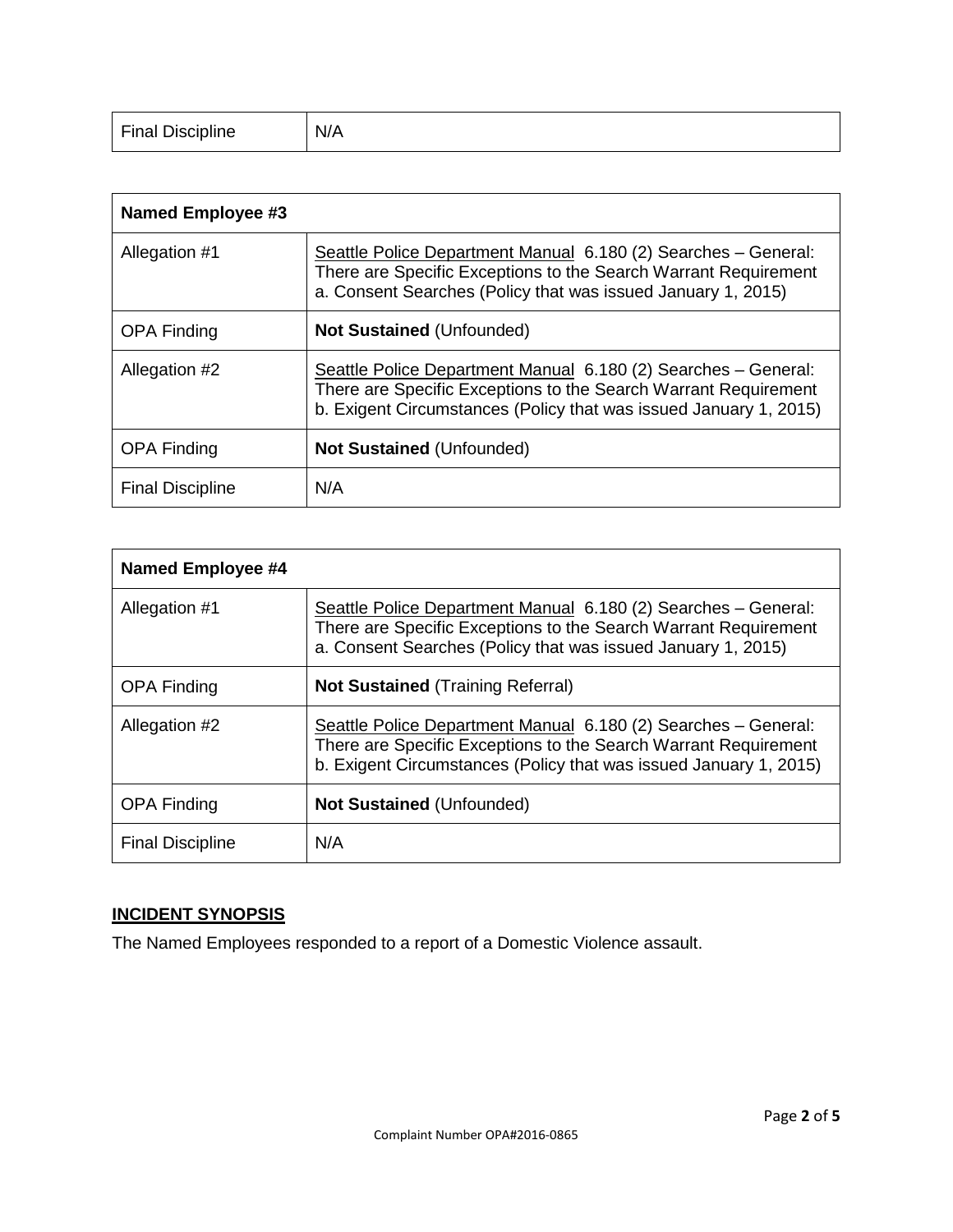# **COMPLAINT**

The complainant, the Force Review Unit, alleged that they could not determine from the evidence whether the Named Employees had the legal authority to enter the garage and take the subject into custody because it was unclear if the subject actually lived in the garage or if it was considered a common space. Additionally, even if clear consent from the alleged homeowner to enter the garage was granted it was not properly documented with written consent or a recorded statement. Finally, there was no exigency documented that would justify an immediate need to enter the garage.

## **INVESTIGATION**

The OPA investigation included the following actions:

- 1. Review of the complaint memo
- 2. Review of In-Car Videos (ICV)
- 3. Search for and review of all relevant records and other evidence
- 4. Interviews of SPD employees

## **ANALYSIS AND CONCLUSION**

The preponderance of the evidence showed that the arrested subject was not a lawful tenant of the property and did not pay rent. The subject's mother was, in fact, the lawful owner of the home and gave her consent for officers to enter her garage. Named Employee #1 in his interviews indicated that he gained lawful consent from the homeowner to enter the garage and had justified exigent circumstances to enter the garage. Named Employee #4 indicated he had gained lawful consent from the homeowner to enter the garage. However, the homeowner did not sign a consent to search form and her verbalization of consent was not clearly documented on ICV. When an officer wishes to search absent a warrant based on consent, the officer is required by SPD Policy to obtain either written consent or record verbal consent with ICV. Moreover, had exigency been established, Named Employee #1 failed to adequacy document the justification for the entry in the General Offense report for this incident. Nonetheless, the preponderance of the evidence supported the conclusion that Named Employee #1 had the homeowner's consent prior to entering the garage. The preponderance of the evidence also indicated that Named Employee #4 believed the authority in which he entered the property was based on consent, not on exigence, which alleviated any need for this justification to be documented.

The preponderance of the evidence showed that Named Employee #1 failed to adequacy document the justification for the entry in his report, whether based on exigency or consent.

The preponderance of the evidence indicated that Named Employees #2 and #3 were not party to making the decision to enter the garage and were acting on the reasonable belief Named Employee #1 had obtained consent from the home owner.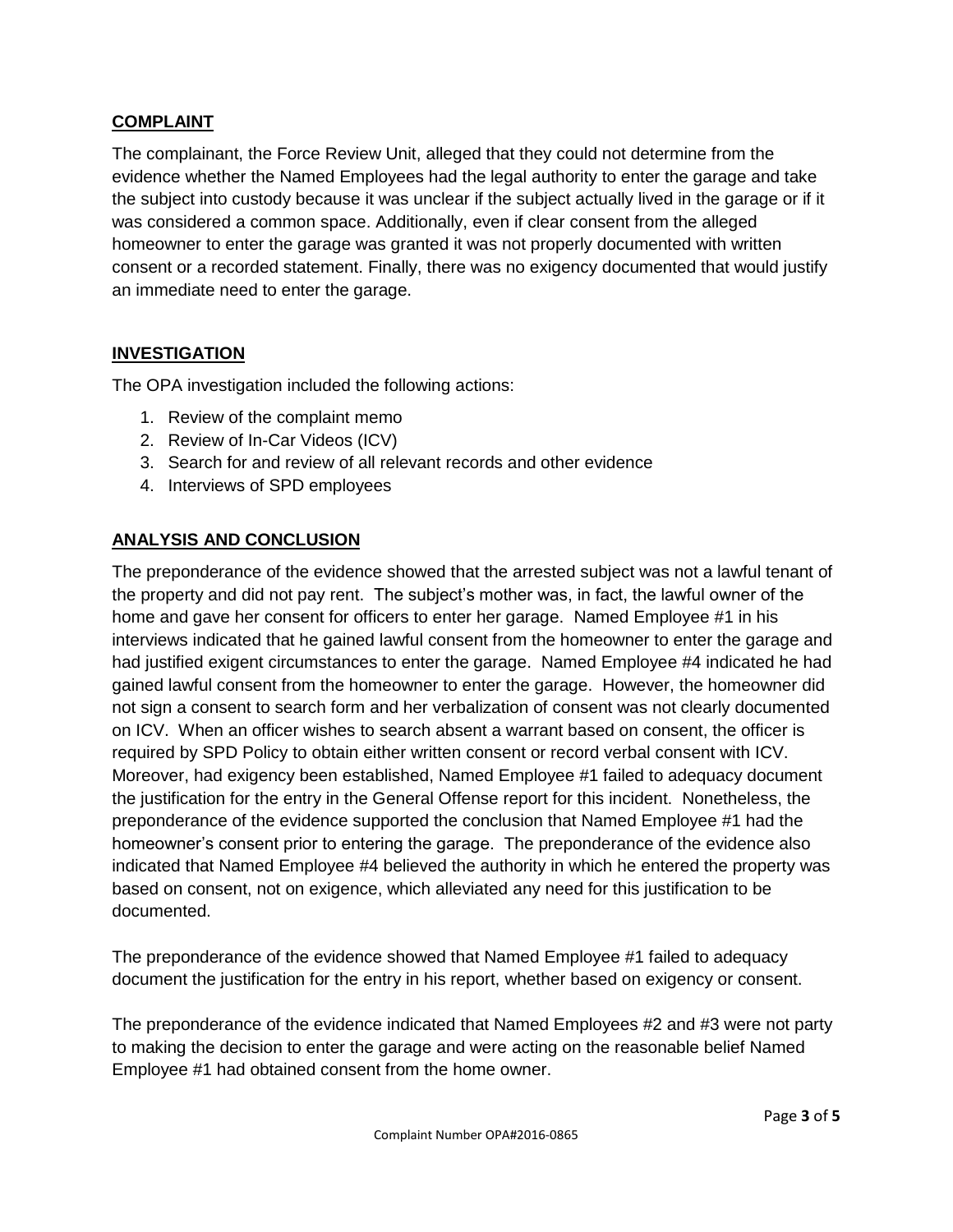## **FINDINGS**

#### **Named Employee #1**

#### Allegation #1

The evidence showed that the Named Employee would benefit from additional training. Therefore a finding of **Not Sustained** (Training Referral) was issued for *Searches – General: There are Specific Exceptions to the Search Warrant Requirement a. Consent Searches.*

**Required Training:** The supervisor should provide Named Employee #1 with appropriate training and counseling regarding the importance of the following – (1) clearly establishing and documenting the standing of a party from whom consent is being obtained, especially in cases involving roommates, renters and cohabitants; (2) obtaining written consent to search whenever possible, and (3) if written consent is not feasible under the circumstances, making certain the request and consent are clearly recorded on In-Car Video (ICV) or some other approved SPD recording device.

#### Allegation #2

The evidence showed that the Named Employee would benefit from additional training. Therefore a finding of **Not Sustained** (Training Referral) was issued for *Searches – General: There are Specific Exceptions to the Search Warrant Requirement a. Exigent Circumstances.*

**Required Training:** The supervisor should provide Named Employee #1 with appropriate training and counseling regarding the importance of documenting in the General Offense report the specific circumstances and facts which created the exigency to enter a dwelling without warrant and/or consent.

#### **Named Employees #2 and #3**

## Allegations #1 and #2

A preponderance of the evidence indicated that the Named Employees were not party to making the decision to enter the garage and was acting on the reasonable belief Named Employee #1 had obtained consent from the home owner. Therefore findings of **Not Sustained** (Unfounded) were issued for *Searches – General: There are Specific Exceptions to the Search Warrant Requirement a. Consent Searches* and *Searches – General: There are Specific Exceptions to the Search Warrant Requirement b. Exigent Circumstances.*

#### **Named Employee #4**

#### Allegation #1

The evidence showed that the Named Employee would benefit from additional training. Therefore a finding of **Not Sustained** (Training Referral) was issued for *Searches – General: There are Specific Exceptions to the Search Warrant Requirement a. Consent Searches.*